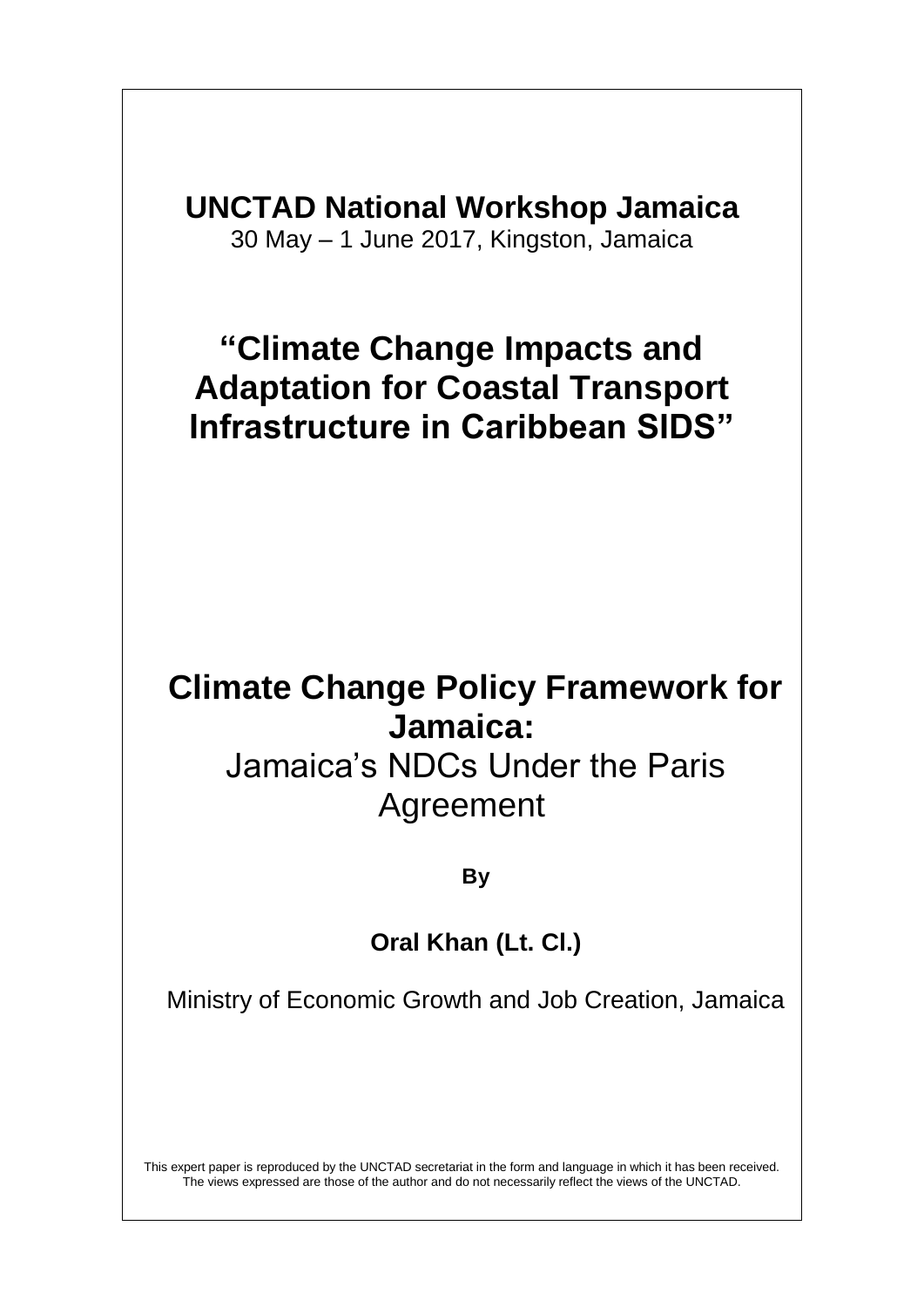# Climate Change Policy Framework for Jamaica:

Jamaica's NDCs Under the Paris Agreement

#### The Policy Framework supports the goals of Vision 2030 Jamaica National Development Plan



The Goal of the policy is to create a sustainable institutional mechanism to facilitate the development, coordination and implementation of policies, sectoral plans, programmes strategies and legislation to address the impacts of climate change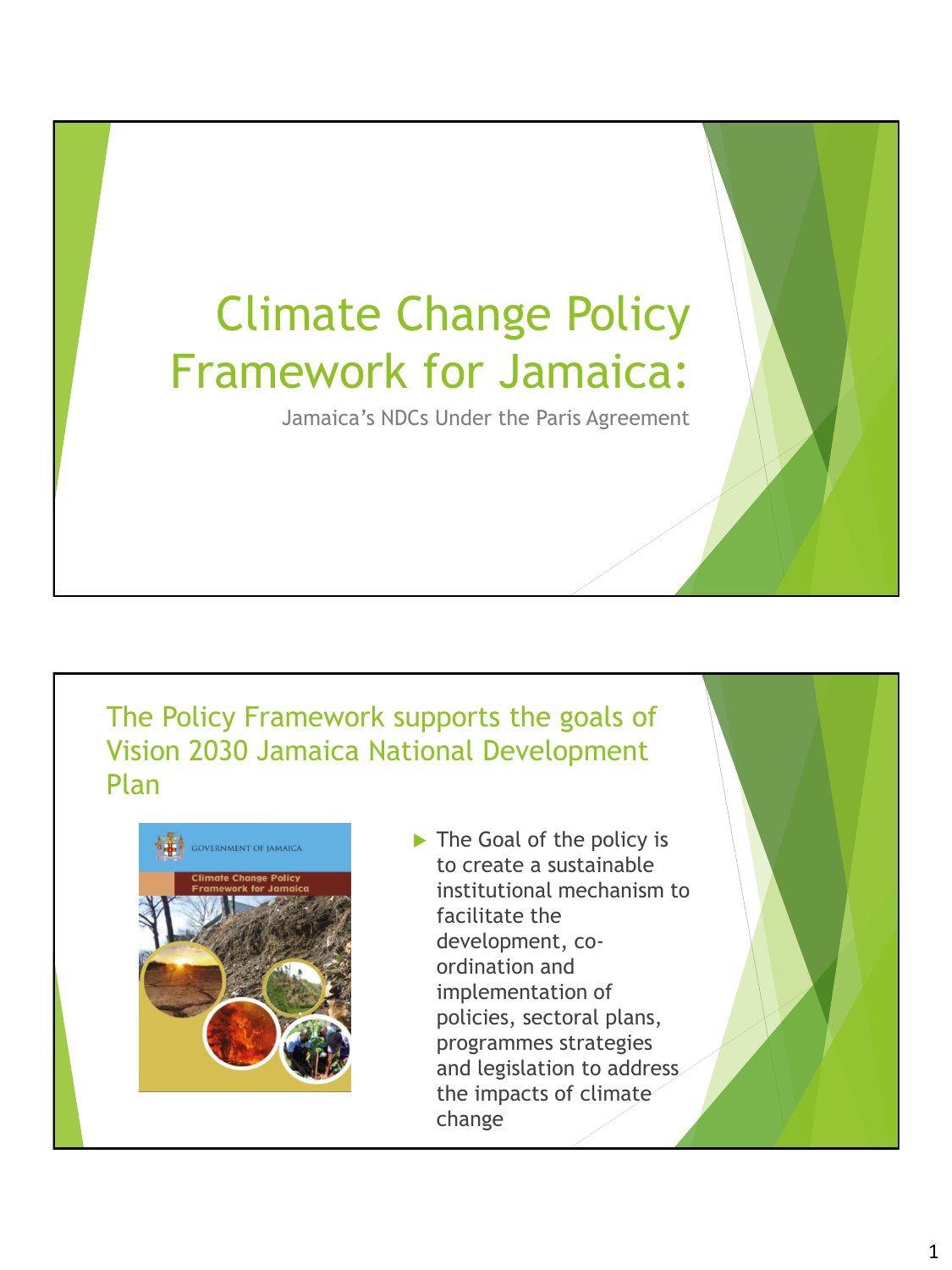#### **Objectives**

- 1. To mainstream climate change considerations into national policies and development planning and to build the country's capacity to implement climate change adaptation and mitigation activities.
- 2. To support the institutions responsible for research, monitoring and projections on climate change, to facilitate decision-making and strategic actions at all levels.
- 3. To facilitate and coordinate the national response to the impacts of climate change and promote low carbon development.
- 4. To improve communication at all levels on climate change impacts and also adaptation and mitigation related opportunities.
- 5. To mobilize climate financing for adaptation and mitigation initiatives.
- 6. To encourage the private sector to embrace climate change imperatives and promote the development and implementation of technologies and processes that contribute to climate change adaptation and mitigation initiatives.

#### Guiding Principles

- 1. Sustainable use of natural resources
- 2. Multi-sectoral approach to climate change
- 3. Public participation and collaboration
- 4. The Precautionary Approach
- 5. Transparency and accountability
- 6. Best science
- 7. Polluter Pays Principle
- 8. Inter- and intra-generational equity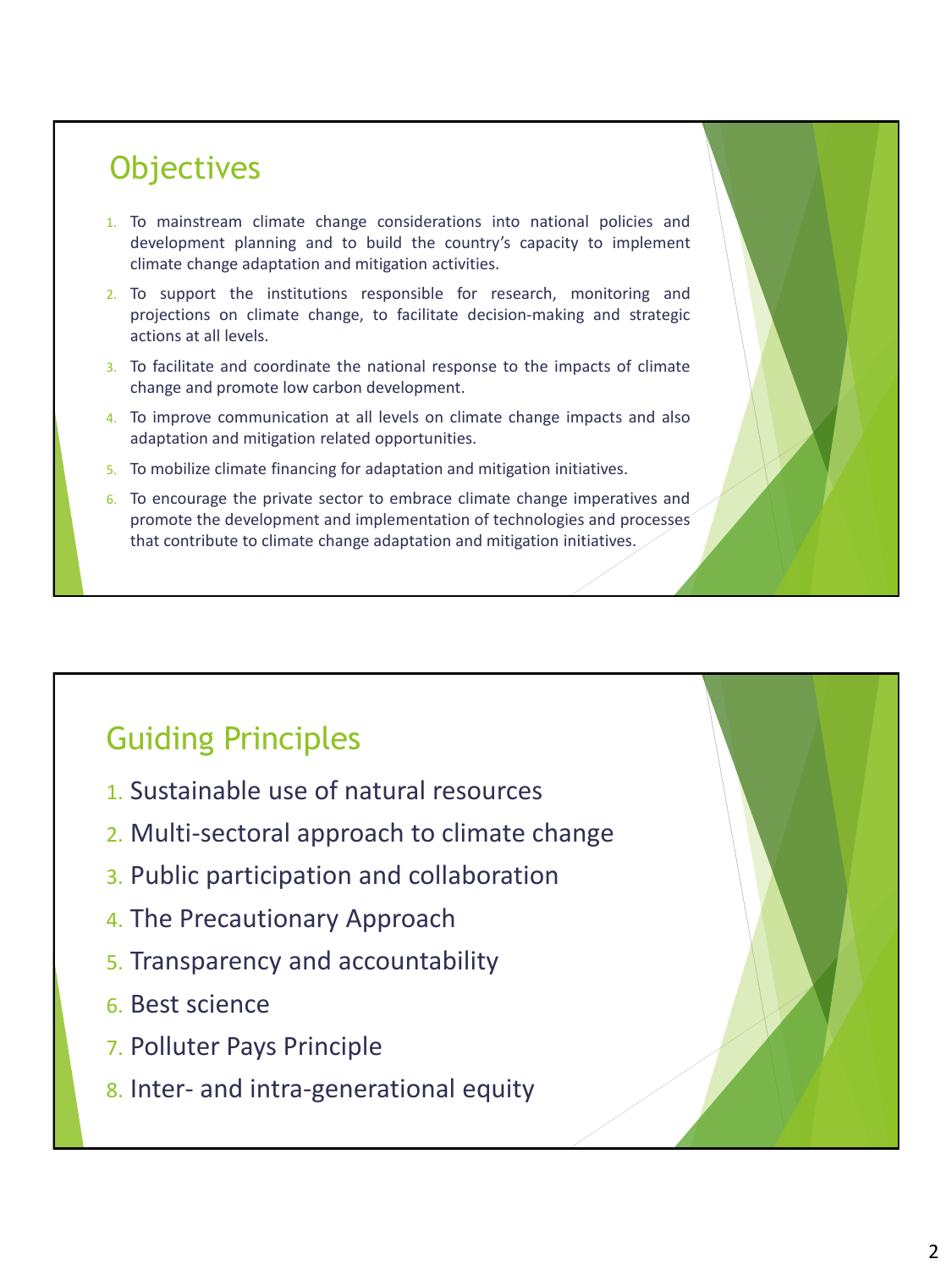#### **Strategies**

- Enactment of framework for climate change mitigation and adaptation;
- Development of a Climate Financing Strategy;
- Development of Research, Technology, Training and Knowledge Management;
- Regional and International Engagement and Participation;
- Promotion of Consultative Processes and Communication to Improve Public Participation in Mitigation and Adaptation Response Measures;
- Strengthening Climate Change Governance Arrangements;
- Development and incorporation of mechanisms and tools to mainstream climate change into ecosystem protection and land-use and physical planning

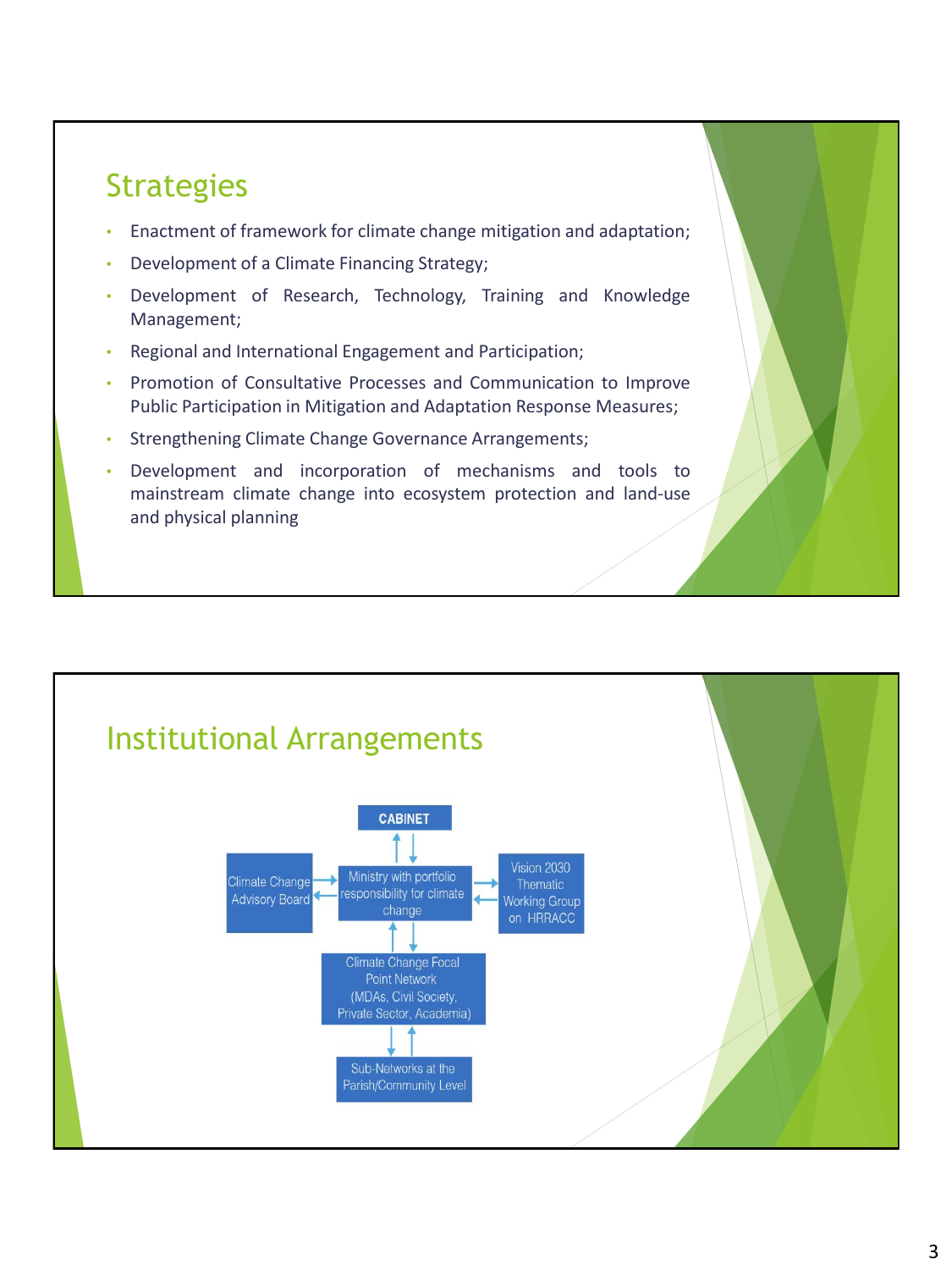### Special Initiatives

- Water Resources Management
- Low Carbon Development
- Disaster Risk Financing
- Ecosystem Protection
- Land Use Planning
- Communication

#### Implementing the CCPF

- The Climate Change Division is responsible for coordinating actions among government ministries, departments and agencies to implement the CCPF, as well as creating an enabling environment for necessary private sector action.
- This responsibility includes negotiating on behalf of Jamaica and also preparing the various communications mandated under reporting obligations to the UNFCCC.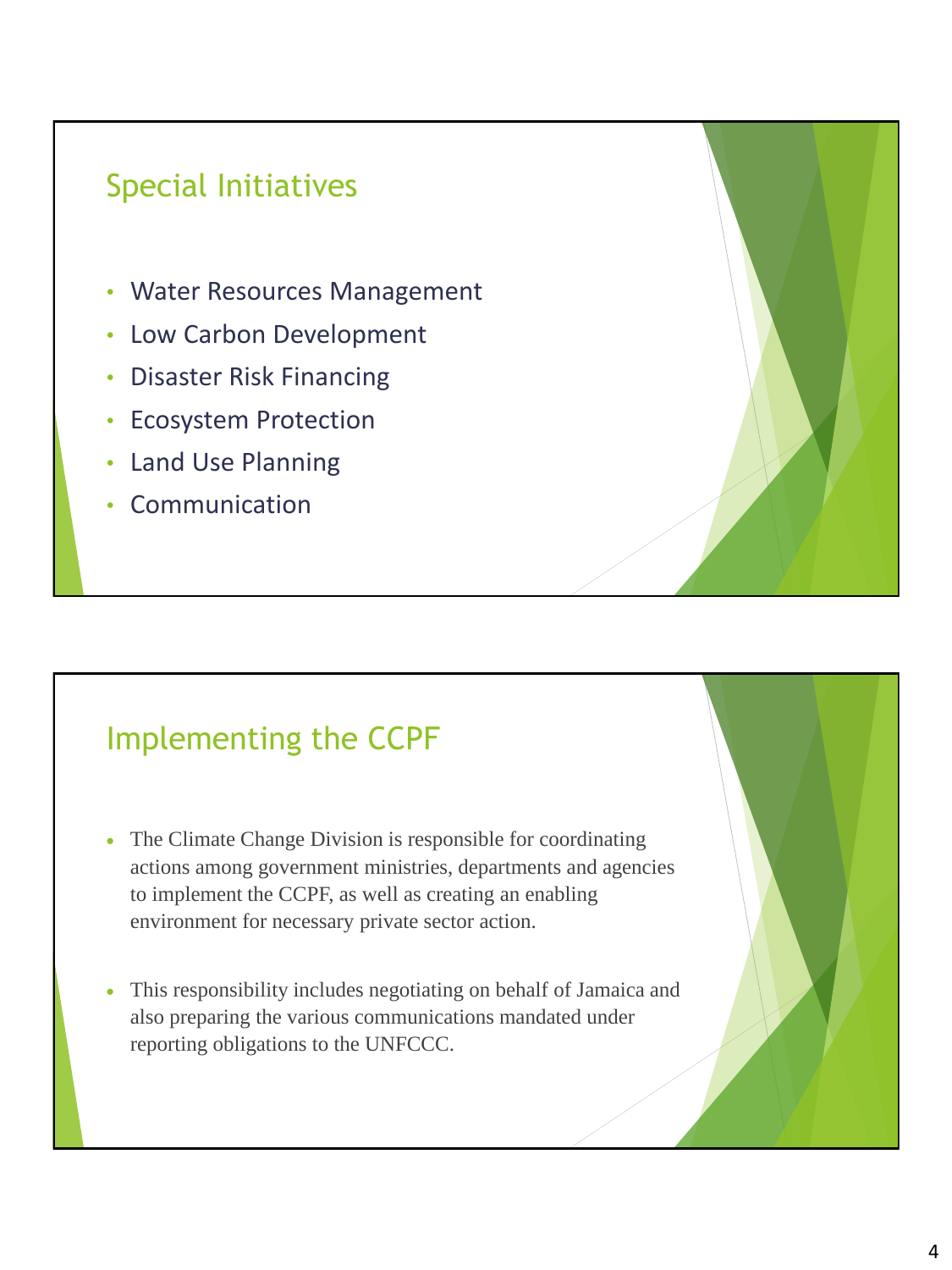• The CCD working in close collaboration with the Ministry responsible for Energy and with the support of the United States Government, prepared Jamaica's Intended Nationally Determined Contribution(INDC) to the global effort to reduce greenhouse gas emissions.

#### • **Jamaica INDC** ‐ **Mitigation Target**

- The 'business-as-usual' (BAU) scenario of emissions growth to 2030 was modelled with and without policy interventions using 2005 as a base year.
- The policy interventions modelled were based on the  $2009 2030$  Energy Policy
	- o Under the **BAU** scenario, GHG emissions would increase by 37% by 2030
		- 2025:13,443 kT CO2 eq
		- 2030:14,492 kT CO2 eq



- Jamaica's NDC will mitigate the equivalent of 1.1 million metric tons of carbon dioxide per year by 2030. This represents a reduction of 7.8% below the BAU scenario.
- o Conditional contribution
	- Jamaica will increase its ambition to reduce GHG emissions by 10% below the BAU scenario, **subject to the provision of international support.**